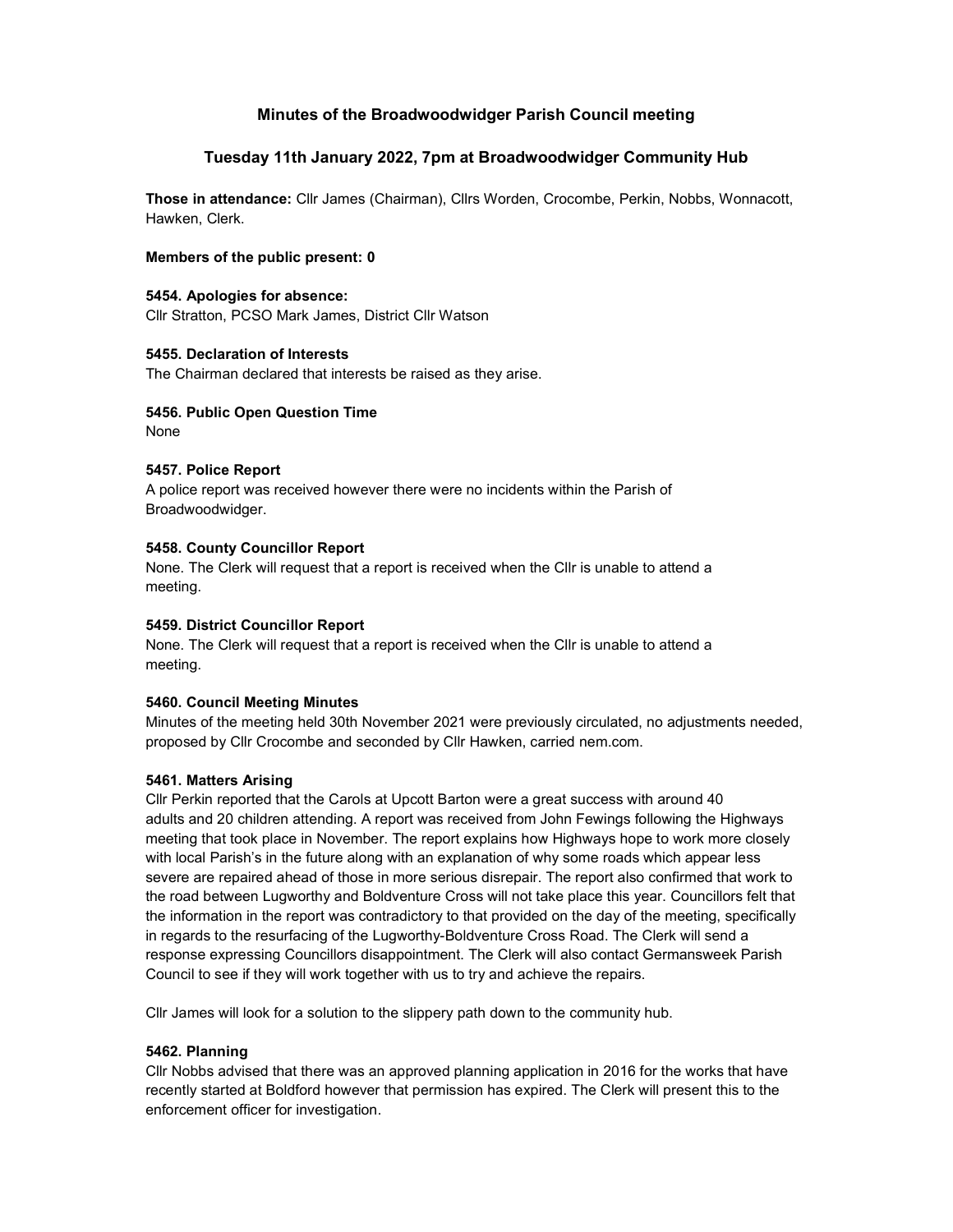The Clerk will write to the enforcement officer to request an update on previously reported potential planning breaches.

# 5463. 2022/2023 Precept Application

Cllrs discussed the application whilst considering the general budget alongside the cost of Council tax. Cllrs agreed to request the same sum as last year which was £10950.

#### 5464. Signage for directions to defibrillator

The Clerk handed the signs over to the Chairman for installation.

### 5465. Natwest Bank

The Clerk provided the signatories with a letter from the bank regarding the set-up of Natwest Bankline. The Clerk will query with Natwest as to why there was no letter for Cllr James.

### 5466. History Group close of website

Advice was received from Mihi Digital on how to transfer the data over, as there will be a cost involved Cllrs agreed that it should be funded by the History Group. The Clerk will ask them if this is acceptable and proceed if they wish to.

### 5467. Council Laptop

A quote to refurbish the current Council laptop has been received for a total of £160. Two quotes for a replacement laptop were presented by the Clerk and Cllrs agreed to replace the laptop by purchasing a HP Pavillion with Windows 11.

### 5468. Snow Plan

The Clerk presented the emergency plan with updated contact information, volunteers will be listed as Cllr James, Cllr Wonnacott and Cllr Crocombe. Some suggestions were made for additional volunteers that could be asked if required. Resources available will be noted as agricultural machinery and shovels. The Clerk will now create and submit the Snow Plan.

#### 5469. Follow up from presentation by Ros Davies – the Parish Paths Liaison Officer

The Chairman marked on a map where the post/gate that needs repairing is on the footpath and the Clerk will now submit this to be actioned.

# 5470. Accounts due for payment.

Clerks Wages - £286.00 Jag Signs (defib signage) - £87.60

Accounts proposed by Cllr Nobbs seconded by Cllr Hawken. Carried nem.com.

#### 5471. To Receive Correspondence

A grant request has been received from Citizens Advice TNMWD seeking a donation towards the running of the organisation. Councillors considered the importance of the service and felt that a donation was appropriate. Cllr Nobbs proposed £100 and Cllr Perkin seconded this. The majority of Cllrs were in favour and the Clerk will proceed with the grant.

The Footpaths Officer from Tavistock Ramblers has emailed to ask if Council would like to be involved in the 'Don't lose your way' project to try and restore forgotten footpaths. After discussions Council agreed that they are not in favour of being involved in the project as the lost footpaths highlighted would not provide great value to the Parish.